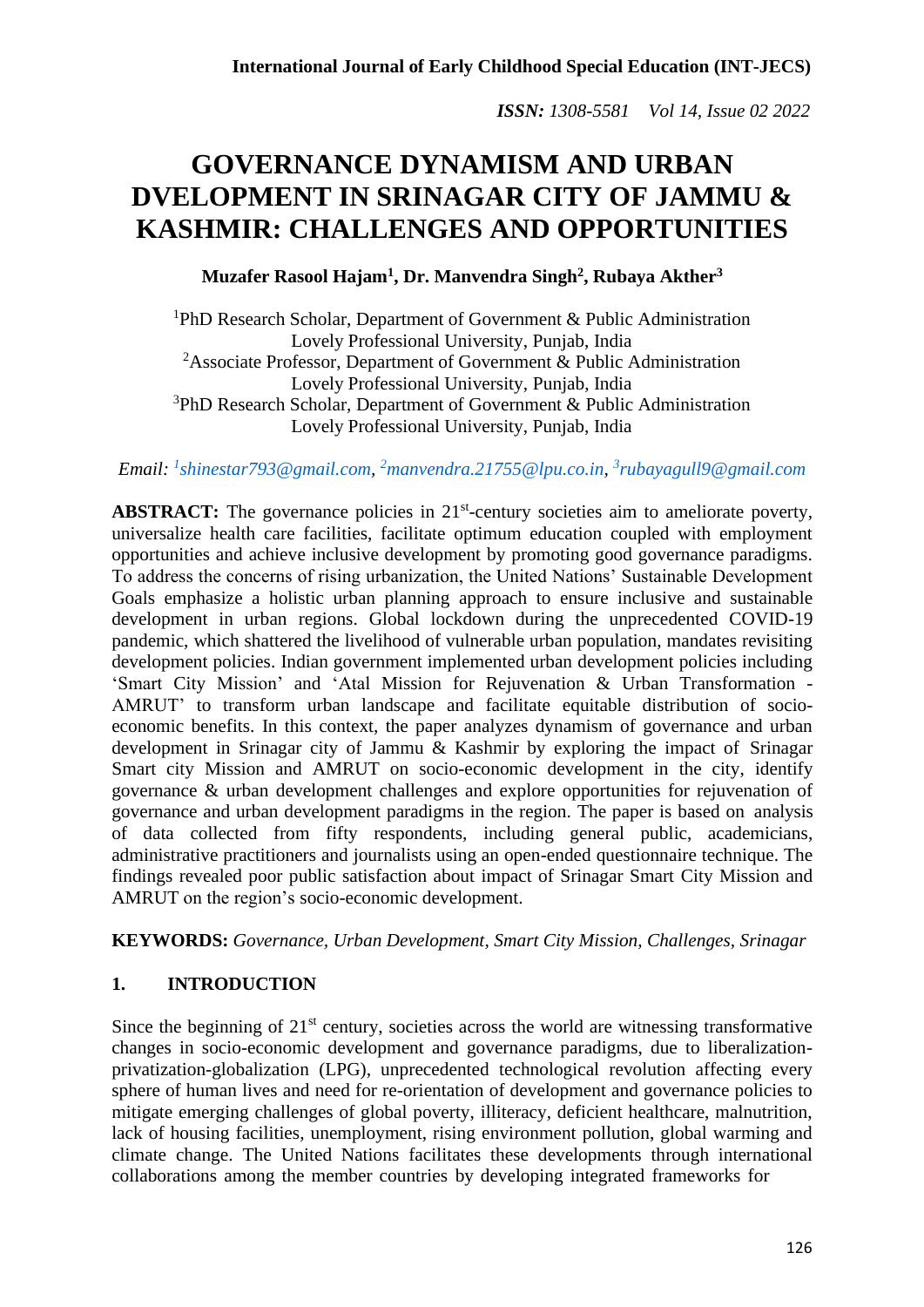# **International Journal of Early Childhood Special Education (INT-JECS)**

*ISSN: 1308-5581 Vol 14, Issue 02 2022*

amelioration of emerging challenges. The United Nations' Sustainable Development Goals (SDGs) mechanism aims to promote inclusive, participatory and sustainable development across the countries along with reframing of governance policies to ensure citizen-centric, citizen-friendly, transparent and accountable governance policies, particularly in developing countries including India where a large section of population is still marginalized with widespread poverty and deprived of equitable access to socio-economic benefits.

With ever increasing population in urban regions areas because of exponentially growing population and migration from villages towards urban regios in search of better education, job opportunities and quality of life, the cities and towns across the world including India, are facing multiple challenges, predominantly the challenges related to availability of affordable housing facilities, waste management services and environment pollution concerns. It is predicted that with the present pace of urbanization and population growth, 2.5 billion more people will be residing in urban regios in 2050 AD, with approximately 90% of this increase transformation expected in Asian and African nations (UN, 2018).

To address the challenges of increasing urbanization, develop resilient and sustainable urban infrastructure, promote participatory and responsive governance in the cities and towns, and to mitigate associated environment issues, Indian government started several flagship urban planning programs such as Smart Cities Mission & Atal Mission for Rejuvenation & Urban Transformation in selected cities & towns including the Srinagar city of Jammu & Kashmir. The prime objectives of these urban development initiatives are to transform the urban landscape with development of basic infrastructure facilities like proper housing, accessible and affordable healthcare services, universalization of education facilities, drinking water services, electricity, waste management, sanitation, drainage, transportation facilities and employment opportunities in formal and informal sectors.

### **1. Governance Dynamism and Urban Development in the Srinagar city of Jammu & Kashmir**

Srinagar city is the epicentre of growing trade and commerce, hub of tourism, abode of everincreasing urban population, flourishing nucleus of employment and education opportunities; and most essentially the primary seat of regional governance. Being capital city of Jammu & Kashmir, the city has headquarters of almost all government departments apart from central secretariat of Jammu & Kashmir government, main campuses of educational and medical institutions like Kashmir University, Cluster University, National Institute of Technology (NIT) Srinagar, Government Medical College Srinagar, Sheri- Kashmir University of Agricultural Sciences & Technology (SKUAST) etc. Apart from more than 1.2 Million native residents, the city is witnessing ever increasing immigration of rural population from adjoining districts in search of better educational facilities, health care facilities and employment opportunities.

The basic framework of governance machinery in the Srinagar city and governance mechanisms in Jammu & Kashmir in general, are replica of central bureaucracy with major policy decisions taken by elected representatives. The development and governance story of Jammu & Kashmir is unique blend of prosperous as well as exploitative history, feudalism, public welfare, and political turbulence. Jammu and Kashmir primarily having agrarian economy, post independence, much focus was given towards development of better irrigation and electricity facilities during earlier periods. During later five-year plans, investment in social sector assumed priority thereby improving development indicators of social sectors of health, education, poverty alleviation and women empowerment.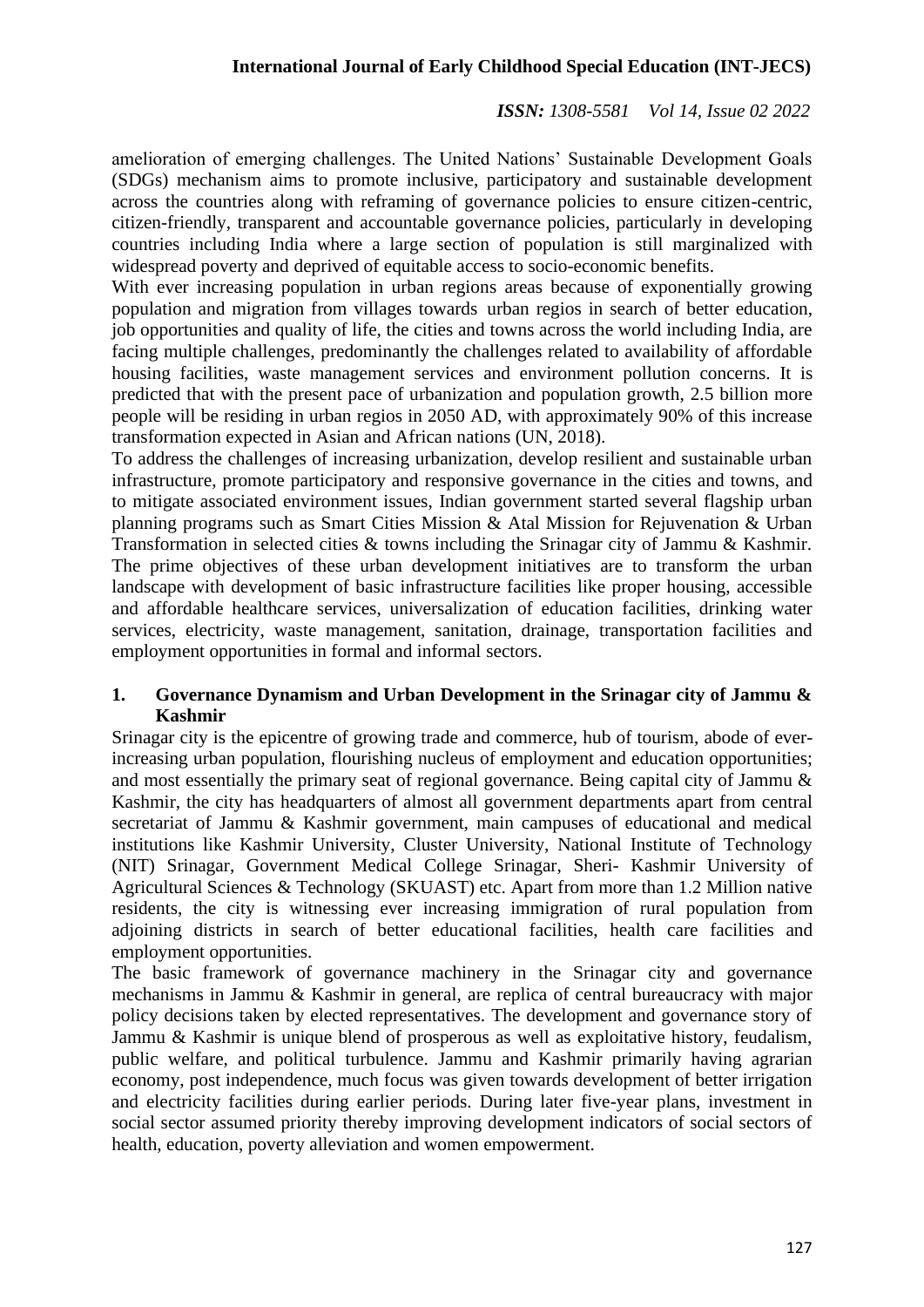Efforts are being made for revival of socio-economic infrastructure and improvement in human development standards through poverty alleviation programs; better provisions of quality healthcare & nutrition; universalization of education; inclusive policies for socioeconomic and political empowerment of women, Scheduled Castes, Scheduled Tribes, Other backward classes and divyangs; transfer of power to panchayats and municipalities to ensure optimum rural and urban development planning through bottom-up approach; and envisaging administrative reforms for ensuring efficiency, transparency and accountability in regional governance institutions.

Keeping in view the rising urbanization rends in the Srinagar city, the regional government and city administration are aiming at urban development of the city through implementation of Srinagar Smart City Mission and AMRUT Mission apart from improving governance mechanisms for effective and timely public service delivery.

However, proactive policy approach is still needed for achieving faster, inclusive and sustainable development. J&K has been ranked at the bottom among all the states and Union Territories (UTs) in NITI Aayog's Innovation Index 2020, at 36<sup>th</sup> rank in Export Preparedness Index 2020 and 2019 Good Governance Index published by Union Ministry of Personnel, Public Grievances and Pensions- Government of India placing J&K at bottom 7<sup>th</sup> position with GGI score of 4.04, reflects the grim picture of development in J&K. The primary impediments to development have been volatile political scenario, adverse topography, red-tapism, corruption and lack of participatory governance.

Over the years Srinagar city witnessed skewed planning policies with sluggish implementation and absence of futuristic planning approach. The development of basic infrastructure like roads, open spaces and other public utilities, public health institutions, waste management and sanitation, and social forestry for environment protection have witnessed least focus in urban planning process. The city is ranked at 49<sup>th</sup> position among

111 cities in Union Government's 'Ease of Living Index' for year 2020, at bottom last 49<sup>th</sup> position under Smart City Mission rankings-  $2021$  and received  $16<sup>th</sup>$  slot under AMRUT mission rankings-2021. Poor air quality, insufficient water availability, waste management and energy demands are the burning demands of urban environment in Srinagar city. The city is also facing ecological and environmental challenges that need to be managed in a systematic and scientific manner as integral part of urban planning process ensuring synergy and operational collaboration between the execution agencies.

#### **2. Performance of Smart City Mission in Promotion of Governance & Urban Development Reforms in Srinagar City of Jammu & Kashmir**

Indian government initiated Smart City Mission on 25<sup>th</sup> June 2015 as pan-India comprehensive urban development program to select 100 cities through nation wide competition under specified target-based development framework and facilitate their development on modern lines through dedicated budgetary support and implementation as well as monitoring in close coordination with respective regional administrations under 'Cooperative Federalism' approach. The Mission focuses on urban renewal & retrofitting program, driving economic growth & improving life quality, harnessing technology for Smart outcomes and selection of 100 cities by All India Smart City Challenge.

The urban development initiative aims at communities-based urban planning, resource efficiency, project implermentation flexibility, innovation, integration, sustainability, smart technological interventions and financial convergence of development schemes. It focuses on creation of physical, social, economic and institutional infrastructure including governance setups in the selected cities as well as facilitate effective delivery of various urban services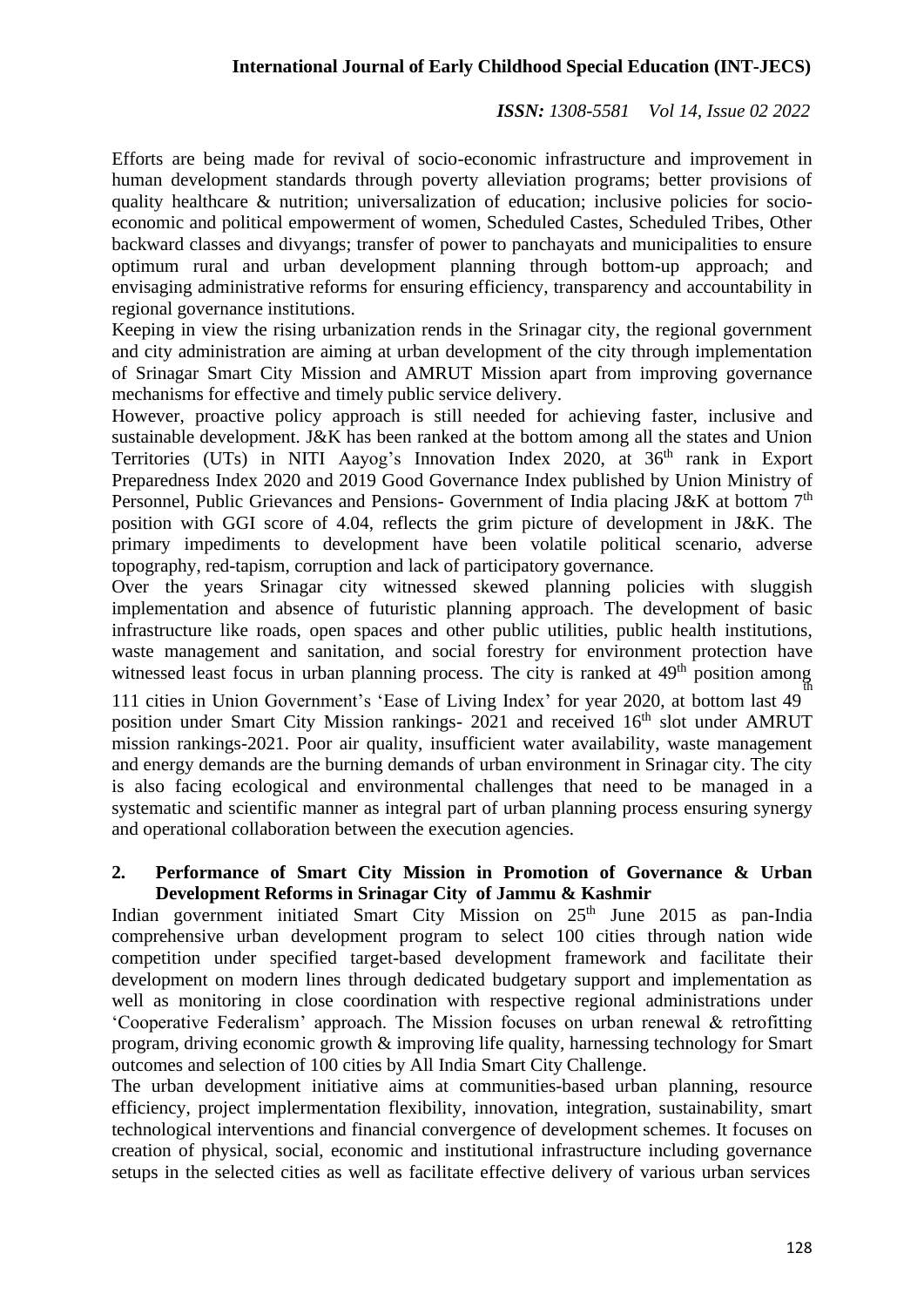including drinking water, electricity, sanitation, waste management, affordable housing particularly for poor, smart information and communication connectivity, digitalization and good governance.

The mission adopts various development approaches such as retrofitting i.e. city improvement, city re-development i.e. city renewal, green field development i.e. city extension and smart solutions on pan city basis. The initiasl budgetary allocation by central government for the mission was 98,000 crore for five years (2015-2019) which was later extended to June, 2023 in view of various languishing projects and delay in development works due to unprecedented COVID-19 pandemic. Presently, 3052 projects are completed, 5695 projects are at work order stage, 6344 projects are tendered and 5151 projects are proposed under the mission.

Srinagar city of Jammu & Kashmir got selected for Smart City Mission in 2017 under third phase of pan India competition. The approved plan for Srinagar Smart City Mission includes various infrastructural projects like development of roads & footpaths, facilitation of round the clock availability of drinking water & electricity services, promotion of heritage tourism circuits and markets, increasing green spaces, conservation of water bodies, Jehlum Bund development, beautification of city areas by urban art, robust citizen grievance redressal mechanisms and other innovative technological interventions for improving quality of public service delivery mechanisms. The mission projects are being implemented under guidance and supervision of a Special Purpose Vehicle (SPV) named 'Srinagar Smart City Limited' administered by the Commisioner Srinagar Municipal Corporation as Chief Executive Officer (CEO) of the said authority.

Despite the challenges of unprecedented COVID-19 pandemic and extra efforts needed for citizen security & life safety, the Srinagar city administration worked proactively starting 'Integrated Command & Control Centre' to facilitate smooth delivery of healthcare services, coordinate various frontline agencies and ensure optimum food security particularly for most vulnerable sections like street vendors, daily waged laborers, widows, orphans and senior citizens. Simultaneously the lockdown period was optimally used for infrastructure development like patchwork of lanes, development of roads & drainage and other allied activities. The recent interventions of Srinagar Smart City Mission include public awareness campaigns through 'Band-Theatre Shows', 'Sunday for Srinagar initiative' and launch of 'Srinagar Smart City App".

However, the urban development program is yet to have any significant impact on socioeconomic development of the Srinagar city as most of the envisaged projects are still not completed due to multiple reasons. As per rankings under Smart Cities Awards Contest (ISAC) 2020 released by the Smart Cities Mission Project, Government of India on  $25<sup>th</sup>$  June 2021 commemorating six years of the Mission, Srinagar City of J&K is placed at the bottom

last 49 position. These rankings are based on several parameters such as governance, sociocultural aspects, urban environment, sanitation, water, urban mobility, built environment and management models for COVID-19 pandemic viz Integrated Command and Control Centres and governance innovations.

### **3. Performance of Atal Mission for Rejuvenation & Urban Transformation (AMRUT) in Promotion of Governance & Urban Development Reforms in Srinagar City of Jammu & Kashmir**

The flagship urban development program was also launched by Government of India on  $25<sup>th</sup>$ June 2015 on pan-India basis including the Srinagar city of Jammu & Kashmir, to facilitate comprehensive and integrated planning of cities and towns emphasizing robust urban water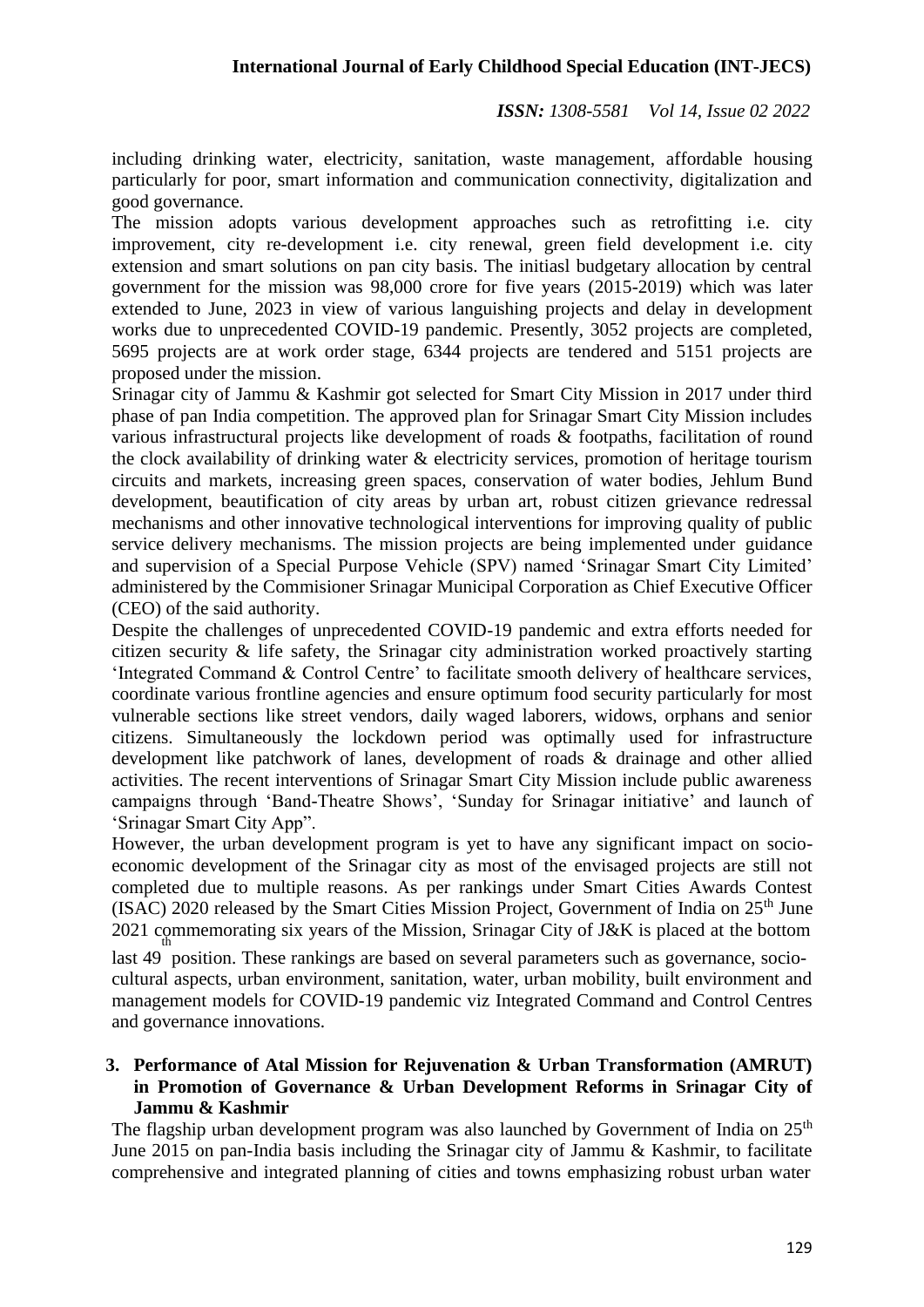supply networks and sewerage facilities. The Mission focuses on sewerage facilities, water supply, septage management, development of drainage networks to address water logging during floods & storms, development of roads and foot paths, public transport facilities, open spaces, parking slots and promoting aesthetic value of cities through creation and increase in green spaces, recreational facilities and public parks, especially for children. The major components of the initiative are- implementation reforms, promoting developing institutional & personnel capacities, septage management, water supply, drainage of stormwater, urban transport & green spaces.

The mission has shown sub-optimal progress in the Srinagar city as reflected by the recent national rankings under AMRUT Mission released on  $25<sup>th</sup>$  June 2021 in which the Srinagar city is placed at 16 rank with score of 57.62. The performance of various projects taken up

under the AMRUT mission in the Srinagar city, got affected due to multiple governance challenges including political instability in the region, frequent law & order issues, skewed implementation approach and lack of coordination between public agencies.

# **4. Objectives of the Study**

- **1.** To explore governance dynamism and urban development in the Srinagar city of Jammu & Kashmir.
- **2.** To analyze impact of Smart City Mission and AMRUT on socio-economic development of Srinagar city of Jammu & Kashmir.
- **3.** To identify governance and urban development challenges in the Srinagar city of Jammu & Kashmir.
- **4.** To provide suggestions for augmentation of governance mechanisms & urban development programmes in the Srinagar city of Jammu & Kashmir.

# **5. Review of Literature**

Governance and urban development are actively discussed and emphasized over the years by academicians, researchers, policy planners and administrative practitioners across the globe, more so due to ever increasing socio-economic inequalities in the post-industrial world, growing concern for amelioration of wide spread poverty, malnutrition, illiteracy and vulnerability of underprivileged communities as well as rapid urbanization trends, mandating focused and integrated urban planning approach to promote resilient, sustainable and participatory development in th urban regions.

According to J. Graham et al (2003), the term 'Governance' denotes a process of social or organisational decision making with participants of decision-making process determined by the respective societies and organisations. Governance is *who should be involved in deciding*. The fundamental principles of Good Governance practices are direction, voice & legitimacy, accountability, performance and fairness. Peter Blunt (1995) analyzes universal applicability of governance approaches and advocate *cultural relativism* i.e. incorporating cultural, institutional and environmental factors in development policies. Moreover, growing needs of human development, climate change, technological innovation, global economic volatility, political stability and democratic vitality, demand dynamic, flexible, robust and adaptive governance systems (Andreas Duit and Victor Galaz, 2008).

Dr. Rahul Tripathi (2017) traced history of governance and good governance in India, their impact on socio-economic development and need for proactive governance reforms. The author suggests governance in India is as old as the Indian civilisation evidenced through texts like *Arthashastra.* Indian government through successive five-year plans have enunciated reforms for promotion of inclusive growth and participatory governance. The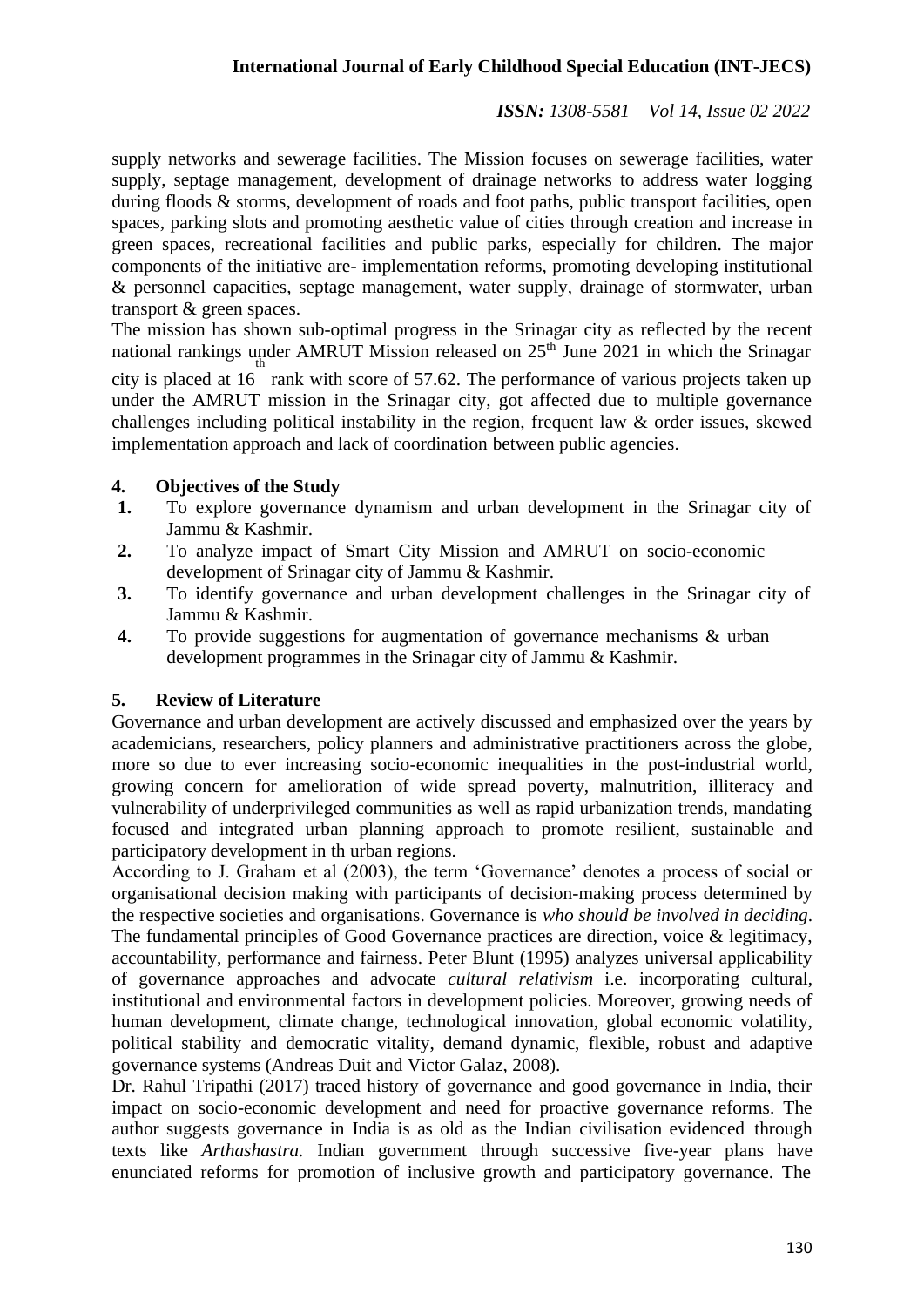author provided acronym for Governance as- Genuine, Optimistic, Versatile, Ethical, Responsive, Non-partisan, Accountable, Nurturing, Competent and Enterprising. Shahla Ayoub (2016) analysed vision, evolution and challenges of governance in India. According to author, various stumbling blocks such as corruption, illiteracy, divisive tendencies, extremism, unemployment and nepotism kept challenging Indian governance for which various initiatives have been taken by successive governments to keep the wheels of governance moving.

Moinuddin G. (2013) while studying impact of urban development reforms in developing countries advocate effective, efficient and responsive management of basic urban public facilities i.e. sanitation, electricity, water supply, roads etc. as part of urban development process. The city management in developing world is faced with challenges of limited expansion capacity, enfeebled local government, inadequacy of autonomy of elected authority for making policy decision, corruption, continuous imbalance in resources usage, unequal access to services, poor service quality, absence of accountability in public offices and issues of cooperation & coordination between facilitators of various services; which mandates indispensability of integrated metropolitan government approach with comprehensive, clear vision and policy interventions leading to resolution of urban issues and ensuring socio-economic, physical and environmental urban development.

Ulf Ran Hagen & Klas Groth (2012) analysed need for sustainable development in managing integrated and sustainable planning of cities in view of emerging urbanisation trends and increasing social and environmental challenges. The authors referred to cities as drivers of political, economic and cultural development to emphasize role of local representatives in promoting eco-friendly urban planning policies to make cities and towns attractive, safe, healthy and livable for a more sustainable future as well as mitigate issues of climate change. The study suggests 'Symbiocity Approach' as vibrant urban development mechanism for holistic and integrated town and city planning.

Herman van den Bosch (2020) explored elements of smart city policies adapted globally to transform urban areas through the adoption of social and ecological approaches using advanced technologies. The study emphasized evaluation of social and ecological problems of cities before digital technology interventions in solving urban problems and development of humane-centric smart cities and towns.

G. Deep & R. Menia (2018) evaluates trends and evolution of urbanisation in Jammu and Kashmir, India between the period 1901-2011, providing reasons for paced urbanization in the region and allied concerns in the urban landscape such as issues of housing congestion, scarcity of basic resources and services like drinking water, electricity, transportation facilities and most importantly the burden on urban environment. Shivam Singh et. al (2021) assess status, progress and impact of Government of India's flagship urban development programme- AMRUT by analysing its working in cities and towns of Jammu & Kashmir. The study reveals that the mission is aiming to transform the urban landscape, boosting urban infrastructure and facilitating basic urban services such as drinking water, electricity, transportation etc.

# **2. RESEARCH METHODOLOGY**

The study used data from both primary and secondary sources which includes comprehensive analysis of data received by a public survey in the Srinagar city of Jammu & Kashmir, using simple random sampling technique & structured questionnaire method. The study sample comprised of one hundred research respondents including general public, ward councillors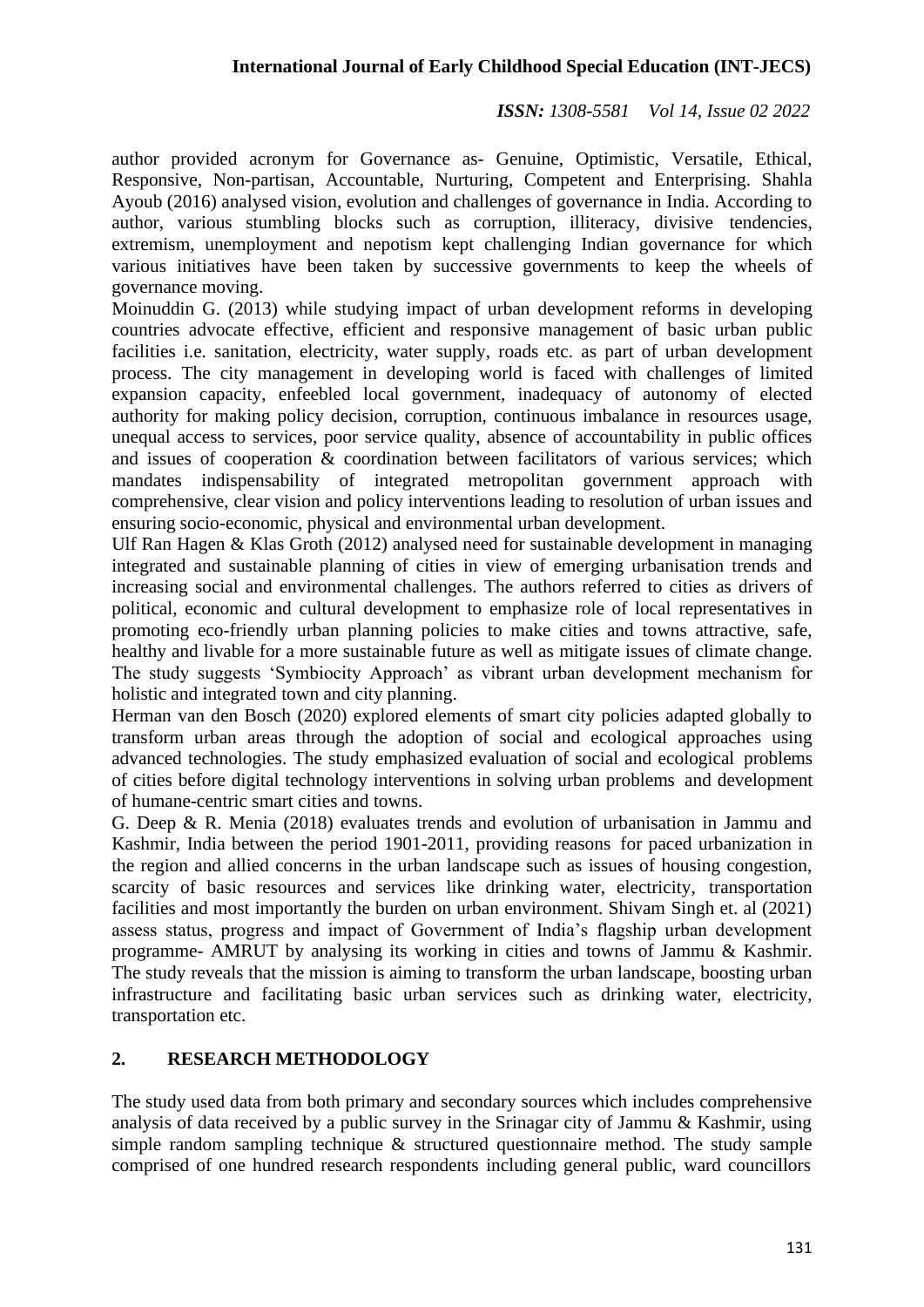from Srinagar Municipal Corporation, journalists and members from non government organizations (NGOs) operating in the Srinagar city of Jammu & Kashmir.

Also, significant secondary data sources, including research publications, articles, government reports, books and websites, were consulted to explore multidimensional perspectives about governance dynamics and urban development in the Srinagar city, analyze impact of Smart City Mission & AMRUT mission on socio-economic development of Srinagar city and identify challenges of governance and urban development in the Srinagar city of Jammu & Kashmir.

# **3. RESULTS & FINDINGS**

The collection and analysis of data primarily focused on receiving insights about the challenges of urban development and governance, including financial constraints in the Srinagar city in the context of Srinagar Smart City Mission and AMRUT Mission, the impact of these reforms on socio-economic development of the city along with receiving possible suggestions for rejuvenation of urban development and governance in the capital city of J&K. Accordingly, the issues of basic civic amenities like housing, drinking water, electricity, roads, open spaces, waste management, drainage, communication networks, internet facilities etc. were highlighted during interaction with the research respondents through questionnaires to analyze accessibility, affordability and quality of these public services along with evaluation of public satisfaction about these services. A brief overview of results from the data analysis is presented as follows-

### **a. Impact of Governance Reforms & Urban Development Policies on Socio-economic Development in Srinagar City of Jammu & Kashmir**

The impact of the governance reforms and urban development policies viz Srinagar Smart City Mission and AMRUT on socio-economic development of the Srinagar city, was evaluated using a 1-5 Likert Scale for gauging satisfaction of various stakeholders (research respondents) about accessibility, affordability and quality of basic public services in the city. The results as presented below, reveal that majority of the citizens are least satisfied about accessibility, affordability and quality of public services delivery in the Srinagar City of Jammu & Kashmir.

# **8.1.1 Accessibility of Public Services in Srinagar City of Jammu & Kashmir**

The level of public satisfaction about the accessibility of various basic urban in the city and impact of governance reforms and urban development policies in facilitating accessibility of urban services is presented as below-

| services in stindgar City of J&K (Scores as per 1-9 Likeri Scale) |               |                     |                    |                |                     |  |
|-------------------------------------------------------------------|---------------|---------------------|--------------------|----------------|---------------------|--|
| <b>Description</b>                                                | of   General  | <b>Municipality</b> | Leading            | Local          | <b>Overall</b>      |  |
| Respondents $(\rightarrow)$                                       | <b>Public</b> | Ward                | Local              | <b>NGO</b>     | <b>Satisfaction</b> |  |
| <b>Various</b><br><b>Services</b>                                 |               | <b>Councillors</b>  | <b>Journalists</b> | <b>Members</b> | (Mean               |  |
|                                                                   |               |                     |                    |                | Value-µ)            |  |
| <b>Housing Facilities</b>                                         |               |                     |                    |                | 3.25                |  |
| Healthcare Services 3                                             |               |                     |                    |                | 3.25                |  |

Table 1.0 *Impact of Governance Reforms & Urban Development Policies on Accessibility of Public services in Srinagar City of J&K (Scores as per 1-5 Likert Scale)*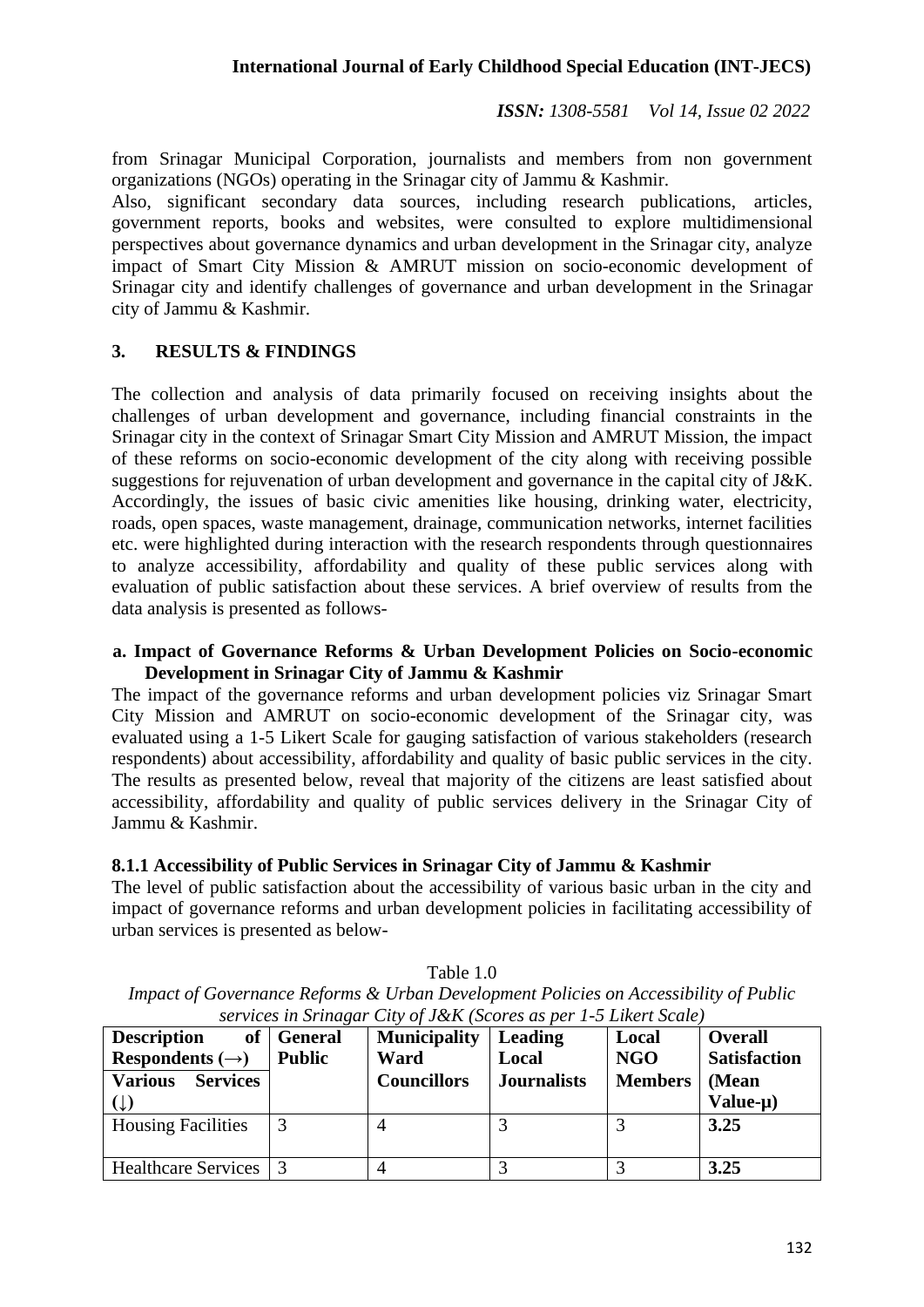| Drinking<br>water<br><b>Services</b>                     | 3              | 4              | 3              | 3              | 3.25 |
|----------------------------------------------------------|----------------|----------------|----------------|----------------|------|
| <b>Education Facilities</b>                              | 3              | 3              | 3              | $\overline{4}$ | 3.25 |
| <b>Electricity Services</b>                              | $\overline{4}$ | 4              | 3              | 3              | 3.5  |
| Public<br>Transportation                                 | $\overline{2}$ | 3              | 3              | 3              | 2.75 |
| <b>Waste Management</b><br>Services                      | $\overline{1}$ | 3              | $\mathbf{1}$   | $\mathbf{1}$   | 1.5  |
| <b>Drainage Services</b>                                 | $\mathbf{1}$   | $\overline{2}$ | $\mathbf{1}$   | $\mathbf{1}$   | 1.25 |
| <b>Online Government</b><br>Services                     | 2              | 3              | $\overline{2}$ | $\overline{2}$ | 2.25 |
| Public<br>Internet<br>Facilities<br>(Free<br>WIFI Zones) | $\overline{1}$ | $\overline{2}$ | $\mathbf{1}$   | $\mathbf{1}$   | 1.25 |
| Recreational<br>Facilities                               | 3              | 3              | 3              | 3              | 3.0  |
| Mean Value $(\mu)$                                       | 2.36           | 3.18           | 2.36           | 2.45           | 2.59 |

The overall mean value of  $(\mu$ -2.59) reveals that the research respondents, in general, are partially satisfied with the accessibility of public services in the city. The highest mean value of 3.5 for electricity services reflects higher public satisfaction about the accessibility of electricity services in the city. In contrast, drainage services **(Mean Value, µ-1.25)** and public internet facilities/ free WIFI zones **(Mean value, µ-1.25)** show the least satisfaction of the respondents about the accessibility of these services.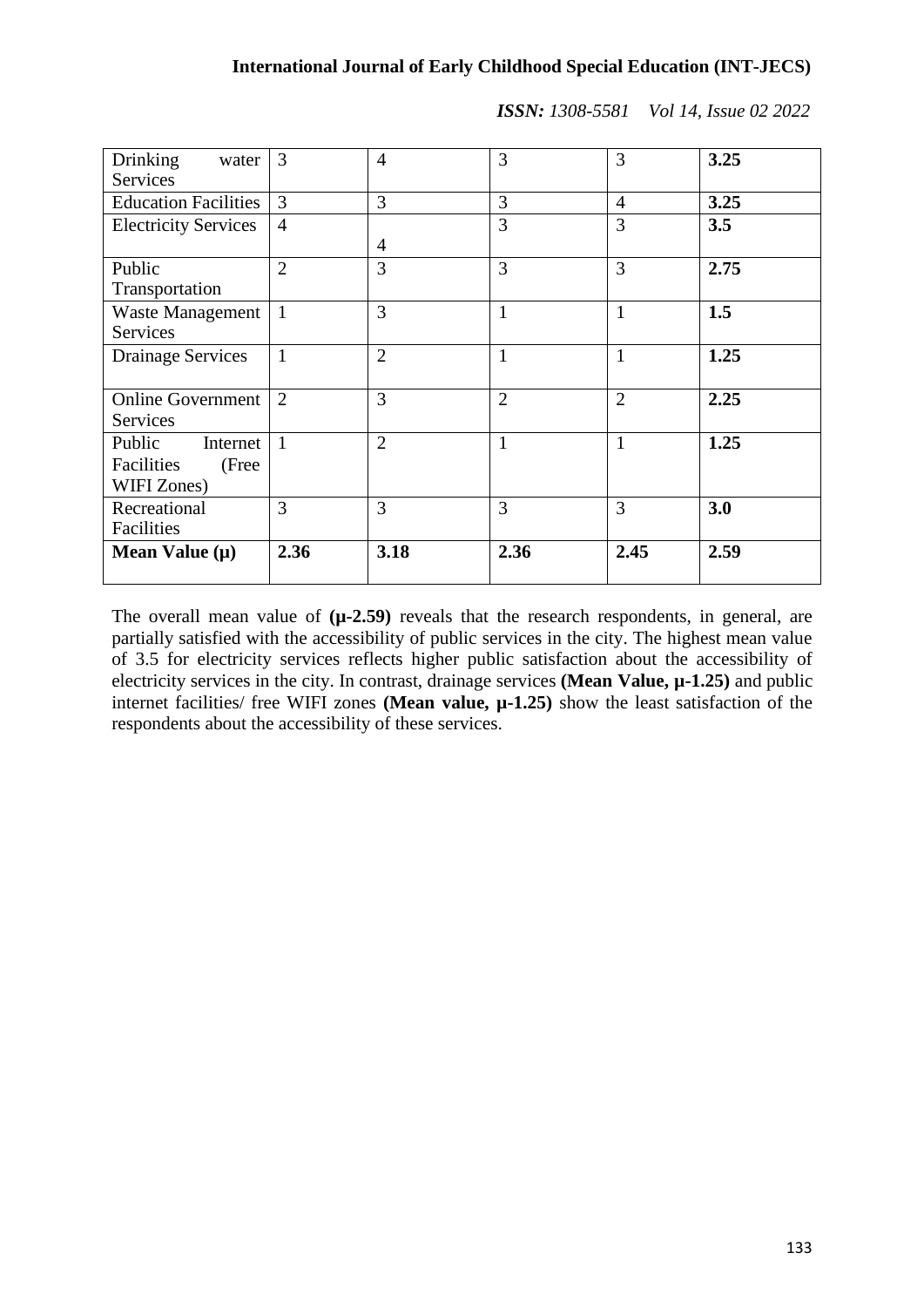Figure 1.0 *Public Satisfaction about Accessibility of Public services in Srinagar City of Jammu & Kashmir*



# **8.1.2 Affordability of Public Servies in Srinagar City of Jammu & Kashmir**

The level of public satisfaction about the affordability of various basic services in the city along with impact of governance reforms & urban development policies in facilitating affordable public services delivery mechanisms is presented below-

Table 2.0

| Impact of Governance Reforms & Urban Development Policies on promotion of Affordability |  |
|-----------------------------------------------------------------------------------------|--|
| of Public services in Srinagar City of J&K (Scores as per 1-5 Likert Scale)             |  |

| <b>Description</b><br><b>of</b><br><b>Respondents</b><br>$\rightarrow)$<br><b>Various Services (1)</b> | <b>General</b><br><b>Public</b> | $\cup$<br><b>Municipality</b><br>Ward<br><b>Councillors</b> | <b>Leading</b><br>Local<br><b>Journalists</b> | Local<br><b>NGO</b><br><b>Members</b> | <b>Overall</b><br><b>Satisfaction</b><br>(Mean<br>Value-µ) |
|--------------------------------------------------------------------------------------------------------|---------------------------------|-------------------------------------------------------------|-----------------------------------------------|---------------------------------------|------------------------------------------------------------|
| <b>Housing Facilities</b>                                                                              | 3                               | 3                                                           | 3                                             | 3                                     | 3.0                                                        |
| <b>Healthcare Services</b>                                                                             | $\overline{2}$                  | $\overline{2}$                                              | 3                                             | 3                                     | 2.5                                                        |
| Drinking<br>water<br>Services                                                                          | $\overline{4}$                  | $\overline{4}$                                              | $\overline{A}$                                | 4                                     | 4.0                                                        |
| <b>Education Facilities</b>                                                                            | 3                               | 3                                                           | $\overline{2}$                                | $\overline{2}$                        | 2.5                                                        |
| <b>Electricity Services</b>                                                                            | 3                               | 3                                                           | 3                                             | 3                                     | 3.0                                                        |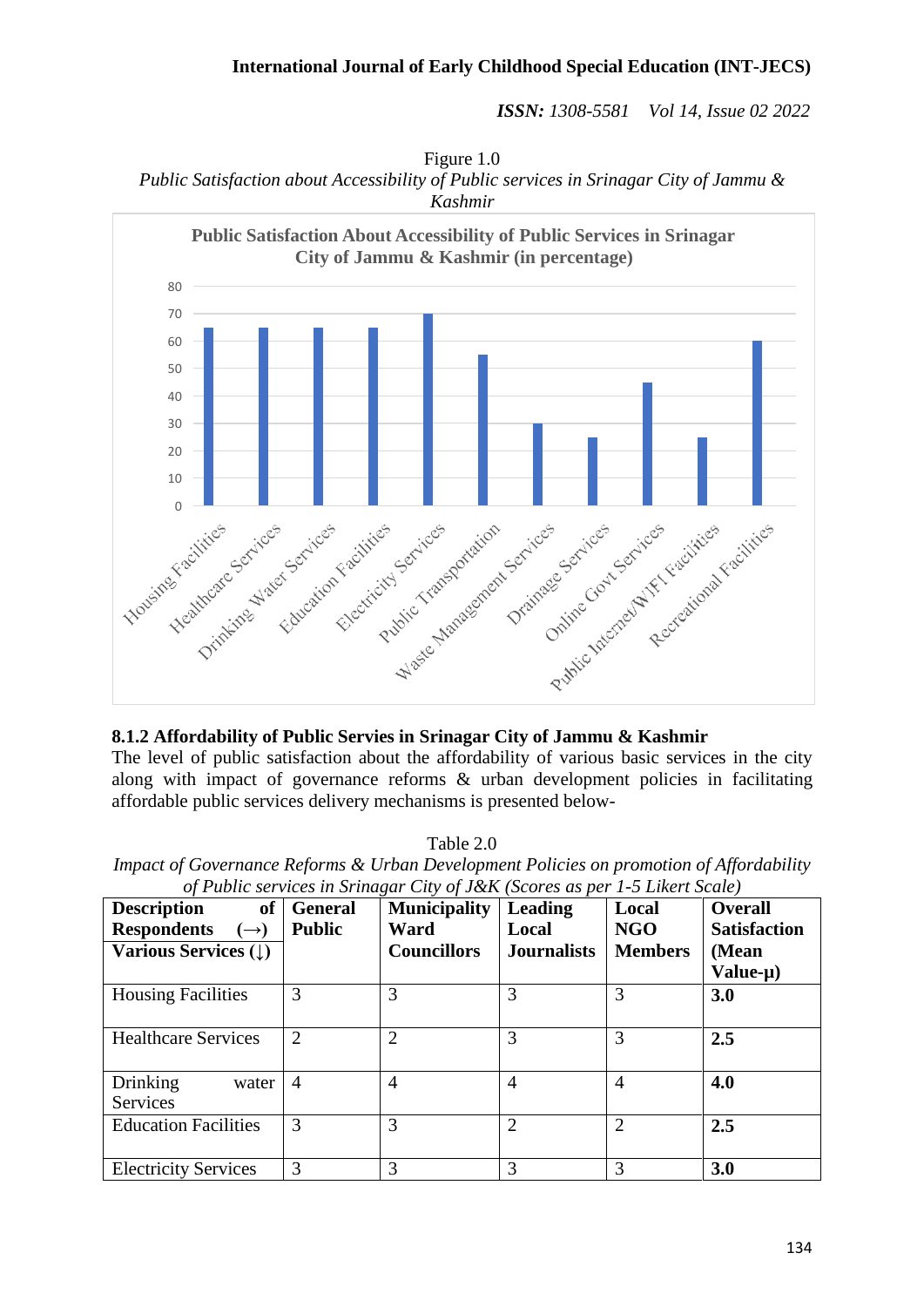| <b>Public Transportation</b>                          | 2              | 3              | 3              | $\overline{2}$ | 2.5  |
|-------------------------------------------------------|----------------|----------------|----------------|----------------|------|
| Management<br>Waste<br><b>Services</b>                | -1             | 3              |                | 1              | 1.5  |
| <b>Drainage Services</b>                              |                |                |                | 1              | 1.0  |
| Online<br>Government<br>Services                      | 3              | $\overline{4}$ | 3              | 3              | 3.25 |
| Public<br>Internet<br>Facilities (Free WIFI<br>Zones) | $\overline{1}$ | 1              | 1              | 1              | 1.0  |
| Recreational<br>Facilities                            | $\overline{4}$ | $\overline{4}$ | $\overline{4}$ | $\overline{4}$ | 4.0  |
| Mean Value $(\mu)$                                    | 2.45           | 2.81           | 2.54           | 2.45           | 2.56 |

The final mean value of **(µ-2.56)** depicts that the research respondents are partially satisfied with the affordability of public services in Srinagar city. The highest mean value of  $(\mu$ -4.0) for drinking water services reflects higher public satisfaction about the affordability of these services. This is because drinking water services are provided to the public with only minimal yearly service charges, considering round the year availability of water sources from natural glaciers surrounding the city's large lakes and rivers. However, to check any misuse of the precious drinking water, the government is starting installation of smart water meters in individual households and private buildings for which tenders have been floated, and work is in progress.

Also, the higher mean value ( $\mu$ -4.0) for the affordability of recreational facilities reveal that these services are available to the public at lesser expenditure, which is due to the fact that the city is bestowed with a large number of world-famous tourist places, including several Mughal Gardens, public parks, cultural/ heritage markets as well as recently developed community parks. Although most of the municipality areas still lack community parks.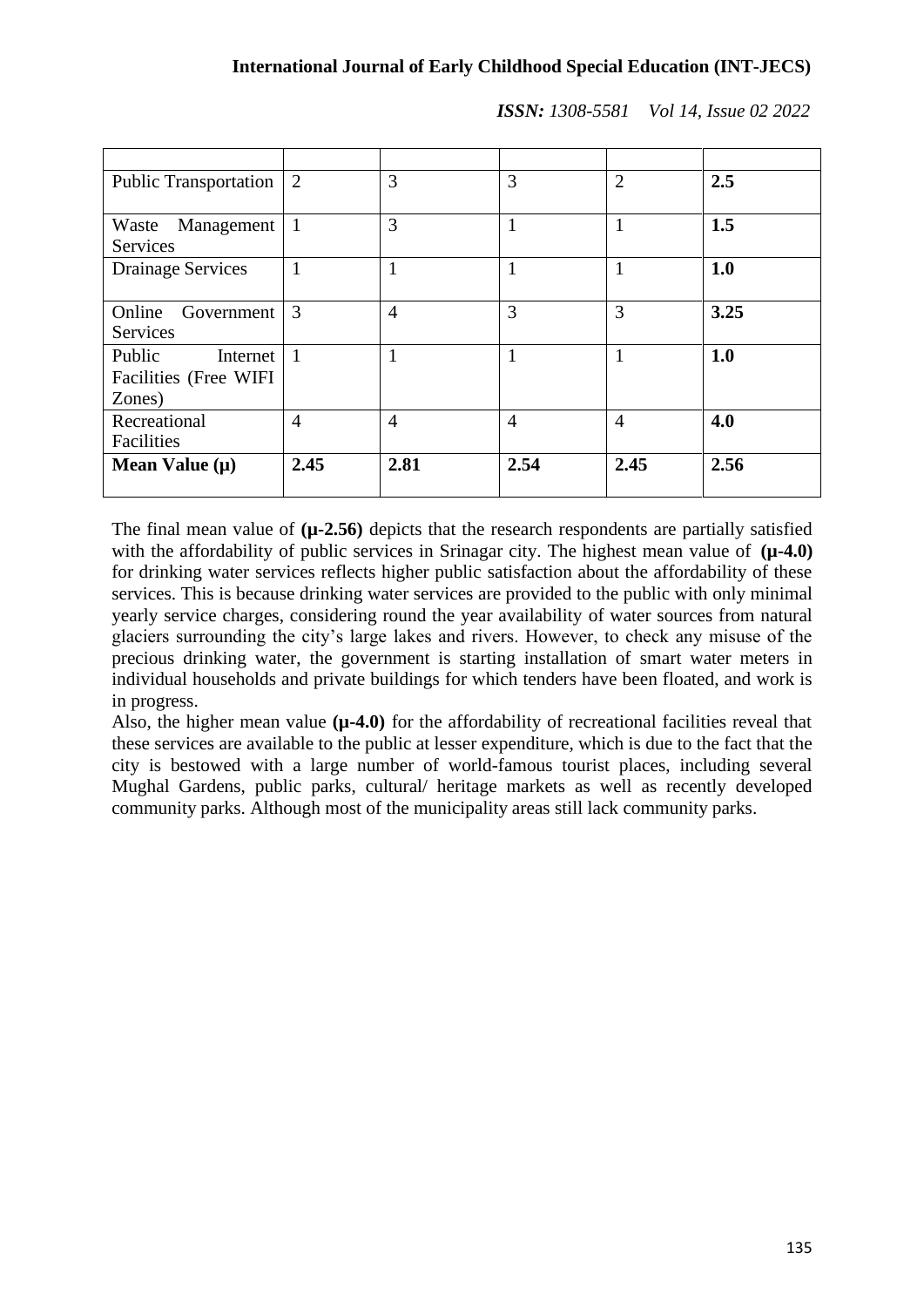#### **International Journal of Early Childhood Special Education (INT-JECS)**

*ISSN: 1308-5581 Vol 14, Issue 02 2022*

Figure 2.0 *Public Satisfaction about Affordability of Public services in Srinagar City of Jammu & Kashmir*



#### **8.1.3 Quality of Public Services in Srinagar City of Jammu & Kashmir**

The public satisfaction about the quality of various basic urban services in the Srinagar city as well as their satisfaction about the impact of governance reforms and urban development policies in improving quality of these urban services, is described below-

Table 3.0

| escription                                                                        |  | of   General   Municipality   Leading |  | Local | Overall |  |
|-----------------------------------------------------------------------------------|--|---------------------------------------|--|-------|---------|--|
| Public services in Srinagar City of J&K (Scores as per 1-5 Likert Scale).         |  |                                       |  |       |         |  |
| Impact of Governance Reforms & Urban Development Policies in improving Quality of |  |                                       |  |       |         |  |

| <b>Description</b><br><b>of</b>        | <b>General</b> | <b>Municipality</b> | Leading            | Local          | <b>Overall</b>      |
|----------------------------------------|----------------|---------------------|--------------------|----------------|---------------------|
| Respondents $(\rightarrow)$            | <b>Public</b>  | Ward                | Local              | NGO            | <b>Satisfaction</b> |
| <b>Various</b><br><b>Services</b>      |                | <b>Councillors</b>  | <b>Journalists</b> | <b>Members</b> | (Mean<br>Value-     |
| $(\downarrow)$                         |                |                     |                    |                | $\mu$ )             |
| <b>Housing Facilities</b>              | 3              | 3                   | $\overline{2}$     | $\overline{2}$ | 2.5                 |
| <b>Healthcare Services</b>             | 3              | $\overline{4}$      | 3                  | $\overline{2}$ | 3.0                 |
| Drinking<br>water  <br><b>Services</b> | 3              | $\overline{4}$      | $\overline{2}$     | 3              | 3.0                 |
| <b>Education Facilities</b>            | 2              | 3                   | 3                  | $\overline{2}$ | 2.5                 |
| <b>Electricity Services</b>            | 3              | $\overline{4}$      | 3                  | 3              | 3.25                |
| Public                                 |                | 3                   | $\overline{2}$     | 2              | 2.0                 |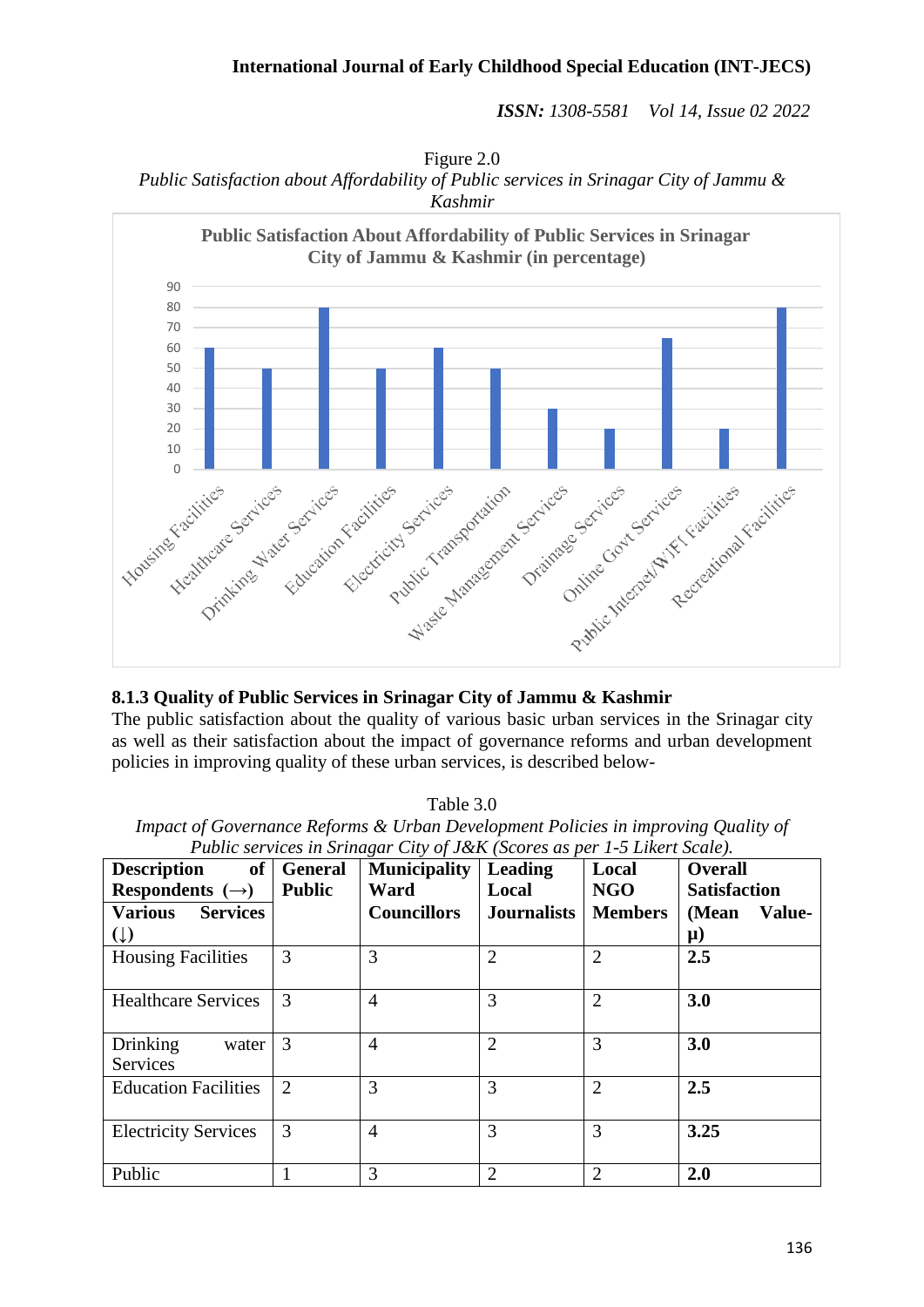| Transportation           |                |                |                |                |      |
|--------------------------|----------------|----------------|----------------|----------------|------|
| Waste Management         |                | 3              |                |                | 1.5  |
| Services                 |                |                |                |                |      |
| <b>Drainage Services</b> |                | $\overline{2}$ | $\overline{2}$ | $\overline{2}$ | 1.75 |
|                          |                |                |                |                |      |
| Online Government        | $\overline{2}$ | 3              | 3              | 3              | 2.75 |
| <b>Services</b>          |                |                |                |                |      |
| Public<br>Internet       |                |                |                |                | 1.0  |
| Facilities<br>(Free      |                |                |                |                |      |
| WIFI Zones)              |                |                |                |                |      |
| Recreational             | $\overline{2}$ | 3              | 3              | $\overline{2}$ | 2.5  |
| Facilities               |                |                |                |                |      |
| Mean Value $(\mu)$       | 2.0            | 3.0            | 2.27           | 2.09           | 2.34 |

The overall mean value **(µ-2.34)** for the satisfaction of the respondents about the quality of various public services in the Srinagar city reveals that the public, in general, is partially satisfied (below 50%) with the quality of these services. The prime reasons provided by the research respondents for lesser satisfaction about the quality of public services were- redtapism, corruption, non-responsiveness, lack of intra institutional and inter-institutional coordination among public agencies, delay in development work due to frequent law & order issues and volatile political environment, which mandates proactive administrative interventions in terms of public policy evaluation, bridging the gaps in policy implementation by focussing on prompt, accessible, affordable and quality delivery of public services using innovative and smart technologies, like e-office mechanisms, e-tendering of public works, enhancing the quality of online service portals and bring in structural and operational changes in public organizations to facilitate integration, communication and coordination among these institutions, to ensure good governance paradigms in the urban landscape of the Srinagar city of Jammu & Kashmir.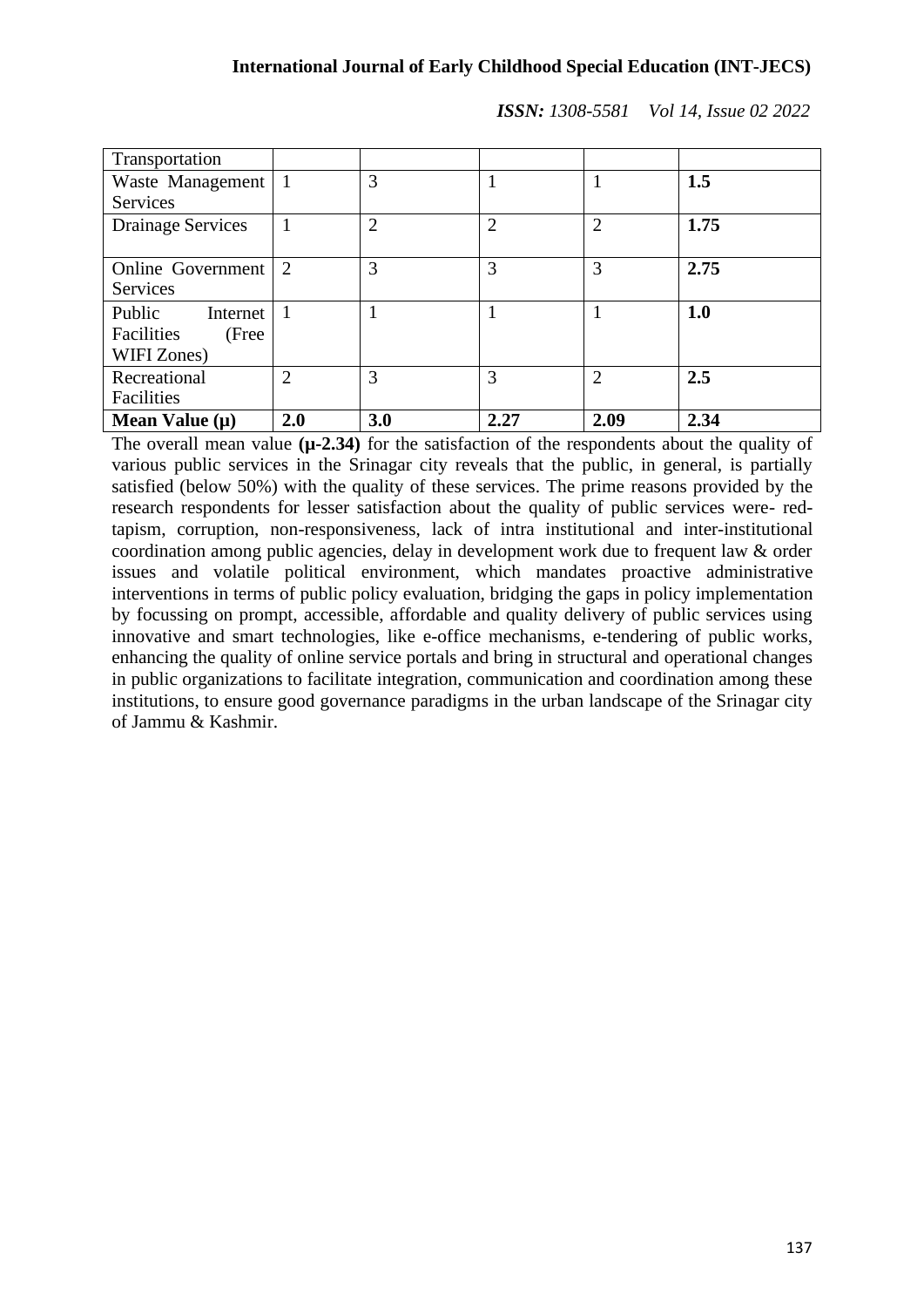Figure 3.0 *Satisfaction of public about Quality of basic public services in Srinagar City of Jammu & Kashmir*



### **4. Urban Development & Governance Challenges in Srinagar City of Jammu & Kashmir**

Detailed and comprehensive insights were received from the research respondents about the governance and urban development challenges in the Srinagar city of Jammu & Kashmir. Some major challenges for effective implementation of governance reforms and urban development policies in the city are highlighted below-

- **a) Frequent Law & Order Issues and Political Instability:** One major governance challenge in the city is the frequent law and order issues and political instability which severely affects the governance paradigms as the peace and tranquility are pre-requisite for development of any region.
- **b) Lack of Coordination among Public agencies:** Inadequate intra-institutional & interinstitutional coordination among implementation departments creates conflict of interest, delay in execution of projects and wastage of financial resources.
- **c) Corruption:** Corruption in public institutions and in delivery of basic urban services, has been rated as priority governance challenge in the city by most of the research respondents.
- **d) Lack of Accountability & Transparency in Public Offices:** Red-rapism and undesired delay in delivery of public services is another big challenge for development of the Srinagar city.
- **e) Insufficient Availability of Government Offices at community level:** The residents from peripheral areas of the Srinagar city have highlighted insufficient availability of government offices, which deprives them from availing timely public services.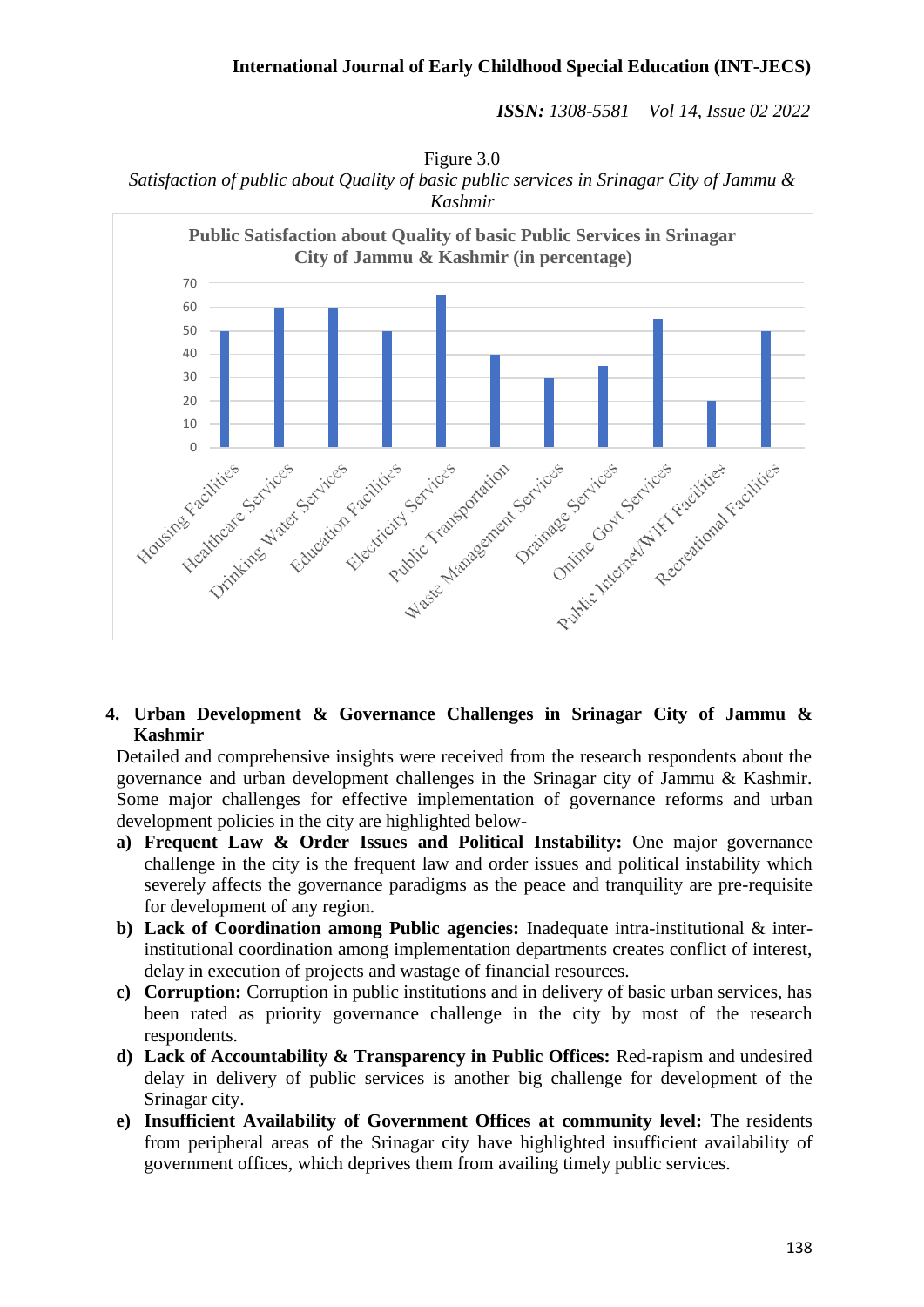- **f) Insufficient and uneven financial assistance** for urban development programmes that seriously impact their proper execution.
- **g) Poor infrastructure in concerned departments/agencies** that adversely affects implementation of governance and urban development policies.
- **h) Deficient Manpower:** The deficient manpower in public offices is over-buddening the existing staff which not only affects their mental/physical abilities and morale, but also results in inordinate delay in completion of projects and delivery of public services.
- **i) Non-Responsive Attitude of Administrative Staff:** During the study, concerns were highlighted about non-responsiveness and non-cooperation from the administrative staff in public offices as well as field staff.

#### Figure 4.0

*Urban Development and Governance Challenges in Srinagar City of Jammu &Kashmir.*



### **5. Suggestions for augmentation of Urban Development & Governance Mechanisms in Srinagar City of Jammu & Kashmir**

To promote urban development and facilitate effective, responsive, accountable and transparent governance mechanisms in the Srinagar city of Jammu & Kashmir, the followings suggestions are made-

- **a.** A strong political initiative is needed to reconcile and unite all groups of people towards development process and curb youth alienation by facilitating optimum livelihood opportunities for them in terms of formal and informal employment.
- **b.** All the urban development and governance programs mandate centralized 'Command & Control Centres' to be created hierarchically from district level upto grass-root level, to ensure effective communication and coordination among involved public agencies.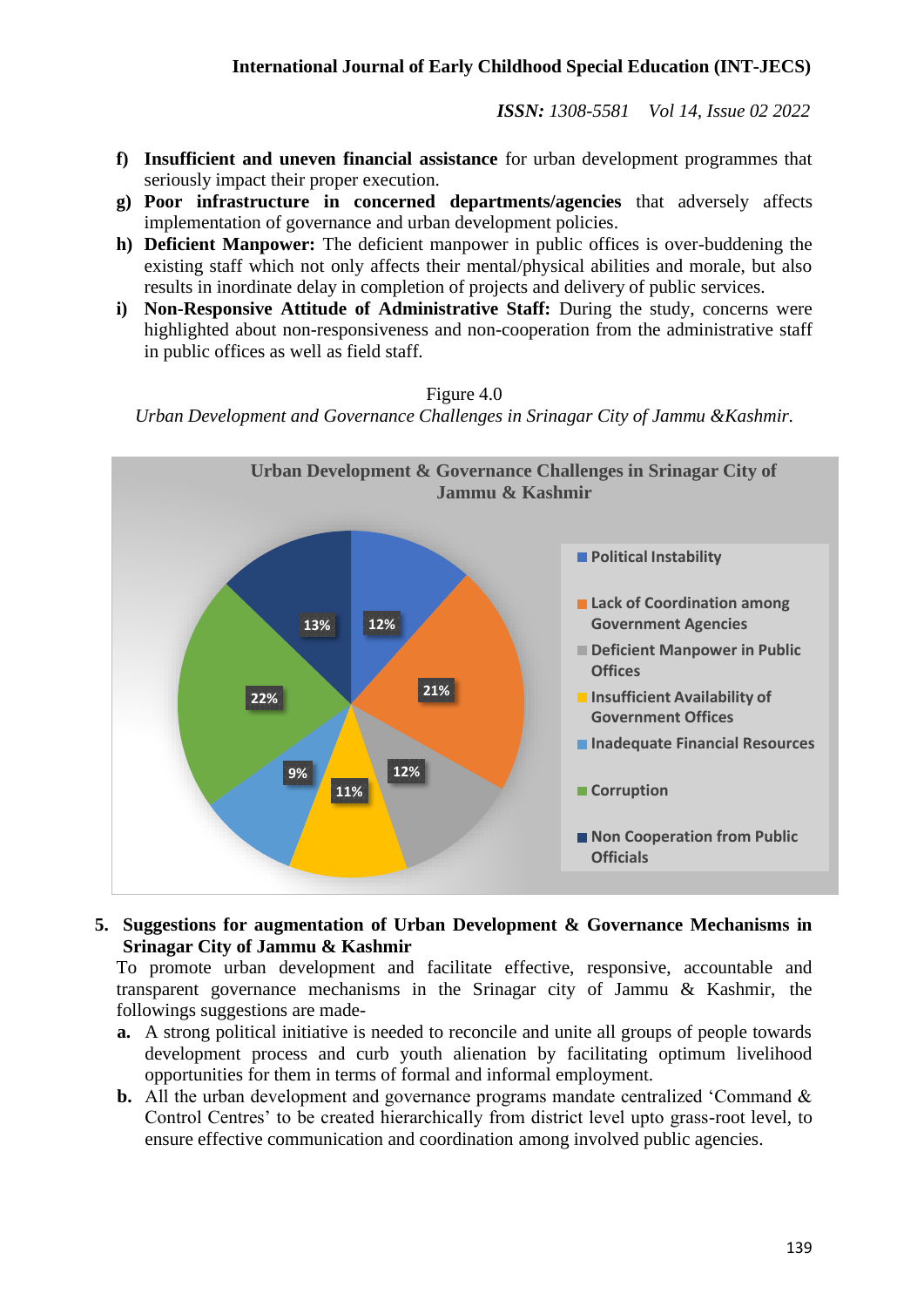- **c.** The creation of effective 'Command and Control Centres' at various levels having members from multiple departments, will promote transparency and accountability also. As all the service matters of the employees including daily assignments, perks, periodic performance appraisals, promotion, transfer and dismissal will be monitored and evaluated by these 'Command and Control Centres'.
- **d.** Creation of manpower for public offices in the Srinagar city and ensuring fast track recruitment, will not only provide sufficient staff for public offices but will also address alarmingly rising unemployment rate in the region.
- **e.** Increasing budgetary allocation for development programmes and welfare schemes to facilitate their optimum outcomes because of the ever-increasing urban population, their diverse needs & frequent rise in market inflation.
- **f.** Adoption of Management Information System (MIS) technologies in each public office for real-time file tracking, performance monitoring and to avoid red-tapism.
- **g.** Capacity building programs and trainings on public ethics be introduced as mandatory part of civil service rules to ensure development of responsive and citizen friendly attitude in public servants.
- **h.** All urban Panchayat Raj Institutions institutions be actively involved in creating public awareness regarding good governance and urban development programs through community meetings, roadshows, IT platforms etc.

# **4. CONCLUSION**

Governance mechanisms and urban development reforms are witnessing transformation across the countries due to unprecedented technological revolution and global focus on mitigation of emerging development challenges such as poverty, illiteracy, hunger, malnutrition, lack of housing, issues of environment pollution and climate change. The United Nations emphasized good governance, inclusive development & participatory governance as vital elements for achieving Sustainable Development Goals and highlighted need for paced urban development reforms in view of rapid urbanization trends, particularly in developing countries including India. Keeing in view the large population size, swift urbanization trends in recent years and rising concerns for basic urban facilities, Indian government started flagship urban development programs viz Smart City Mission and AMRUT in the selected cities and towns across the country including the Srinagar city of Jammu & Kashmir. The urban planning reforms aim at developing resilient, smart and sustainable infrastructure as well as adopt innovative and smart technologies for effective public service delivery. However, due to skewed policy implementation, insufficient financial support, & inadequate coordination among public agencies, these initiatives are yet to realize any significant impact on promotion of good governance and inclusive development objectives. A strong political will, integrated policy approach and effective implementation framework are vital for bridging the gaps through a bottom-up approach.

# **5. REFERENCES**

[1] United Nations News. (2018, May 16). Around 2.5 billion more people will be living in cities by 2050", *United Nations Department of Economic and Social Affairs (DESA).* https:[//www.un.org/development/desa/en/news/population/2018-world-urbanization](http://www.un.org/development/desa/en/news/population/2018-world-urbanization-)prospects.html.